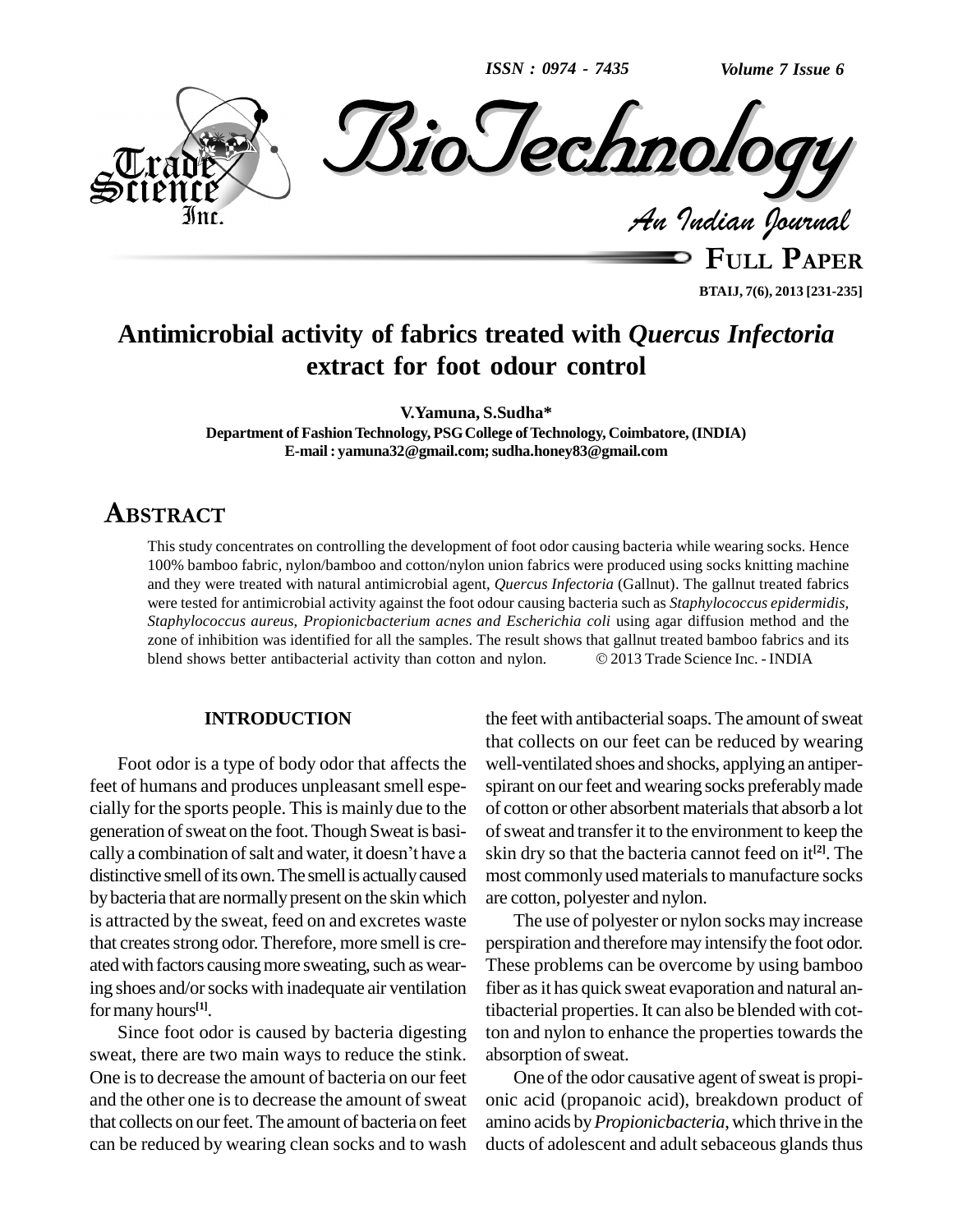## **P**APER **Q**

produces vinegar-like odour.Isovaleric acid (3-methyl butanoic acid), another source of foot odor is a result of *Staphylococcus epidermidis*bacterial action, present in several strong cheese types<sup>[2]</sup>. *Staphylococcus aureus*  $\mathbf{F}_{\mathbf{m}}$ *andEscherichiacoli*bacteriaare alsocommonlypresent in our skin which produces odour during sweating

This bacterial action can be reduced by using sev eral antimicrobial agents obtained from natural resources. One such antimicrobial agent is Gallnut (*Quercus Infectoria*) that contains the mixture (60-70%) of gallotannin, ellagic acid, starch and glucose. The dyestuff in the tannin of gallnut is ellagic acid, which exhibits dyeing properties because of auxochrome group (-OH) together with other chromogen groups and its natural mordanting property enhances dyeability in cellulosic fabric **[3]**.Both tannicandgallic acid extractedfromgalls are powerful astringents.Tannin in galls hasgood anti-viral and anti-septic property.Theyare also used in the treat ment of diarrhea, dysentery, hemorrhoids, gonorrhea, virginal infections, including leucorrhea.

The aim of this work is to inhibit the foot odour causing bacteria *Staphylococcus epidermidis, Staphycherichia coli*by applying natural antibacterial agent on knitted fabrics made out of 100% Bamboo, Bam boo/Nylon and Cotton/Nylon. Antimicrobial activities of these fabrics were assessed by qualitative testing of fabrics using Agar diffusion method (AATCC 100).

### **MATERIALSAND METHODS**

#### **Yarn**

Three different yarn samples of Cotton, Bamboo and Nylon were selected based on market analysis. The count of selected cotton, bamboo and nylon yarns was 30<sup>s</sup>, 30<sup>s</sup> and 70/2<sup>s</sup> respectively.

#### **Antimicrobial agent**

Natural antimicrobial agent, Gallnut (*Quercus*<br>infectoria) was purchased from M/s. Kannan Herbextraction of gallnut were of LR grade. Natural antimicrobial agent, Gallnut (*Quercus* als, Coimbatore, India. All other chemicals used for the

#### **Test microorganisms**

The bacteria used in the study include *Staphylo coccus aureus*, *Escherichia coli,Propionicbacterium*



*acnes and Staphylococcus epidermidis,* were the clini cal isolates obtained from R&D Bio-technology, Coimbatore, India.

#### **Knitting**

The yarns procured were knitted using socks knitting machine in three different combinations and their parameters are shown in theTABLE 1.

| <b>TABLE 1: Specifications of knitted fabrics</b> |  |
|---------------------------------------------------|--|
|---------------------------------------------------|--|

| S.No Material Structure       | <b>Wales Per</b><br>Inch (WPI) | <b>Course Per</b><br>Inch (CPI) |
|-------------------------------|--------------------------------|---------------------------------|
| Cotton/Nylon single<br>jersey | 21                             | 27                              |
| Bamboo/Nylon<br>single jersey | 20                             | 26                              |
| 100% Bamboo<br>single jersey  | 21                             | 20                              |

All the knitted samples were bleached under standard conditions.

#### **Preparation of extracts**

*lococcus aureus, Propionicbacterium acnes and Es-* der with 100 ml of acetone in a conical flask and heated charichia coli by applying natural antibacterial agent at 60<sup>°</sup>c under reflux for 1 hr. The extract was then fil-The gallnut seeds were collected and grind into fine powder. It was extracted by adding 5g of gallnut pow-<br>der with 100 ml of acetone in a conical flask and heated<br>at 60°c under reflux for 1hr. The extract was then filder with 100 ml of acetone in a conical flask and heated tered usingWhatmann no.1 filter paper and then con centrated under Vacuum at <sup>40</sup>ºC by using <sup>a</sup> Rotary Evaporator.

#### **Application of extracts on knitted fabrics**

1"X1" fabric wasimmersed in solution having re-quired concentrations of extracted gallnutsolution and sodiumchloride for <sup>1</sup> hr at <sup>40</sup>ºCand stirred wellfor <sup>45</sup> minutes with the liquor to material ratio 50:1. Various concentrations of the extracted gallnut solution used were 5%, 10%, 15%, 17% and 20% w/v with various NaCl concentrations 10g/l, 20g/l and 30g/l. The treated samples were taken out, squeezed and air dried without subjecting them to washing process. Finally an optimized concentration of 17% w/v extracted gallnut solution and 20g/l NaCl treated sample was used forthe assessment of antibacterial activity.

#### **Estimation of antibacterial activity**

The agar diffusion method is a relatively quick and easilyexecuted semi-quantitative test to determine antibacterial activityof diffusible antimicrobial agents on treated textile material. The bacteria were grown in nu-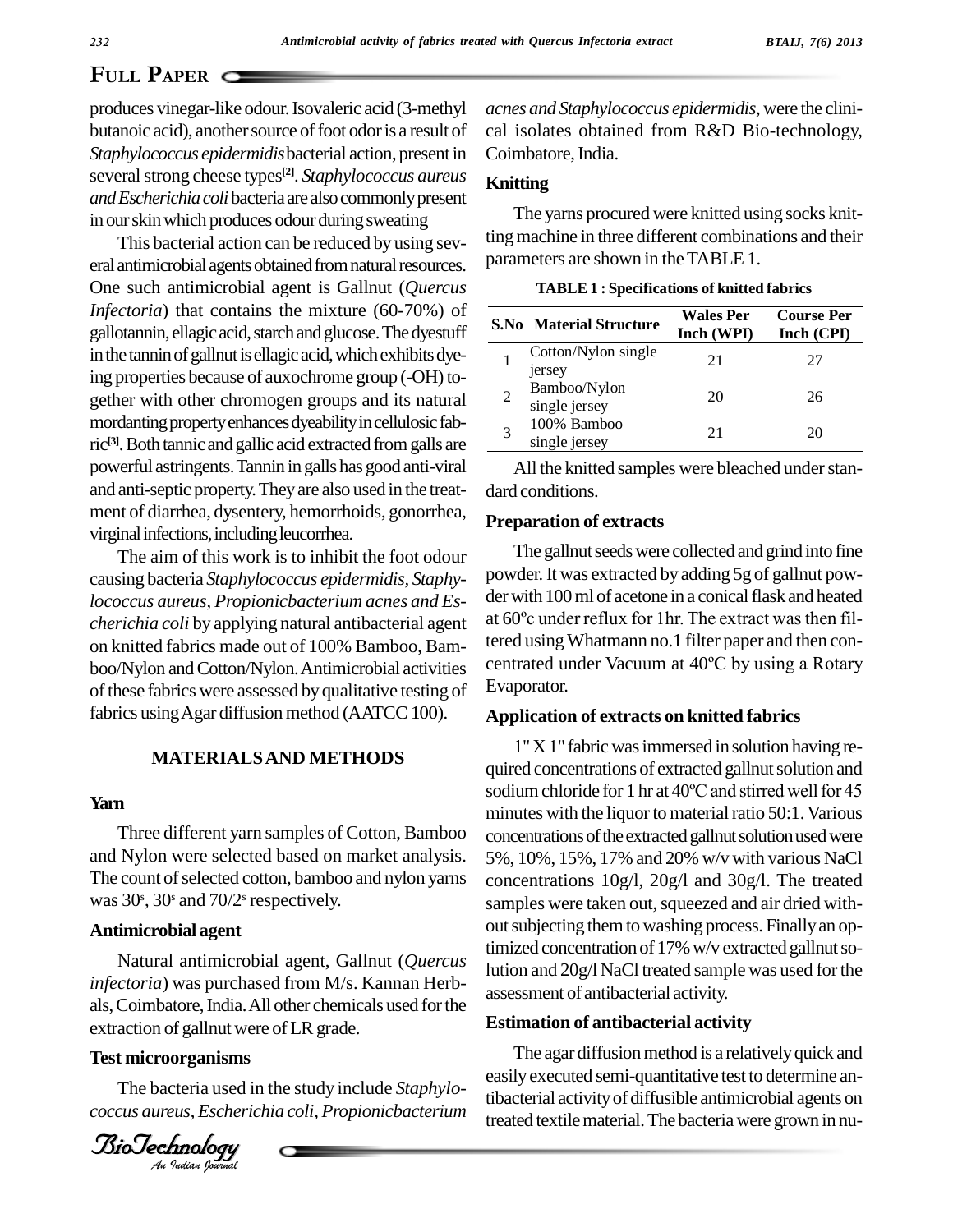**bamboo samples**

*Staphylococcus*

*Staphylococcus epidermidis*

*aureus*

*acnes*

*Escherichia coli* 27 -

*Propionic bacterium*

**100% Bamboo (Untreated)**

trient broth medium. Using  $x100$  dilution from a 3 hour culture, test organisms were swabbed overthe surface of agar plates.  $2 \text{ cm} \pm 0.1 \text{ cm}$  diameter discs of the test fabric and control fabric were then gently pressed on to the surface of the plate. The plates were incubated at  $37^{\circ}$ C for  $18 - 24$  hours. The antibacterial activity of fabrics was assessed by the diameter of the zone of<br>Bacterial agent inhibition in comparison to the control fabric<sup>[4]</sup>.

## **RESULTSAND DISCUSSIONS**

## **Influence of gallnut on antimicrobial activity**

TABLE 2 and Figure 1  $&$  2 show the difference in antimicrobial activity of gallnut treated and untreated





Figure 2 : Zone of inhibition of gallnut treated and untreated bamboo samples against the foot odour causing bacteria

*Indian Journal*

**TABLE 2 :Antimicrobial activity of treated and untreated**

100% bamboo fabrics. The results show that gallnut treated 100% bamboo material has higher inhibitory effect towards *Escherichia coli, Staphylococcus*

> **Bacterial agent 100% Bamboo (Treated)**

**Zone of inhibition (mm)**

24 23

22 15

25 14

**Name of the Microbe**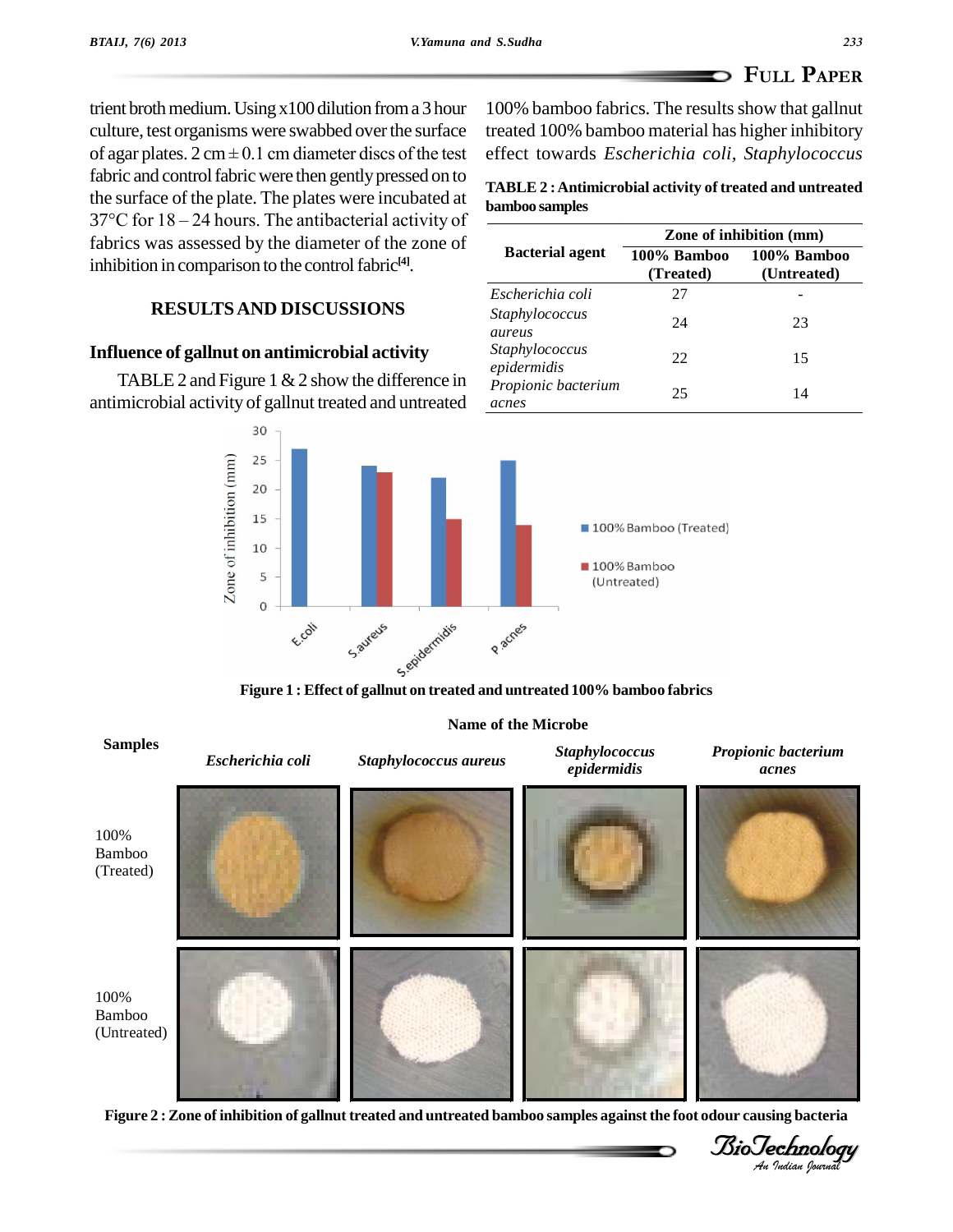# **PAPER**

*aureus, Staphylococcus epidermidis* and *Propionic bacterium acnes*. This may be due to the presence of tannin in gallnut which has good antimicrobial property.

## **Influence of fabric on antimicrobial activity**

TABLE 3 and Figure 3  $&$  4 show the antimicrobial activity of Quercus Infectoria on treated knitted samples

against various bacteria such as *E.coli, S.aureus, S.epidermis* and*Propionic bacteriumacnes*.InCotton/ Nylon,gallnutshowsbetteractivityagainst*S.aureus*when compared to other microbes. In Bamboo/Nylon, gallnut shows better activity against *S.aureus* than other microbes. 100% bamboo fabric treated with gallnut, shows better activity against *E.coli* when compared to other microbes.



**Figure 3 : Effect of gallnut on treated knitted samples**



**Figure 4 : Zone of inhibition of gallnut treated samples against the foot odour causing bacteria**